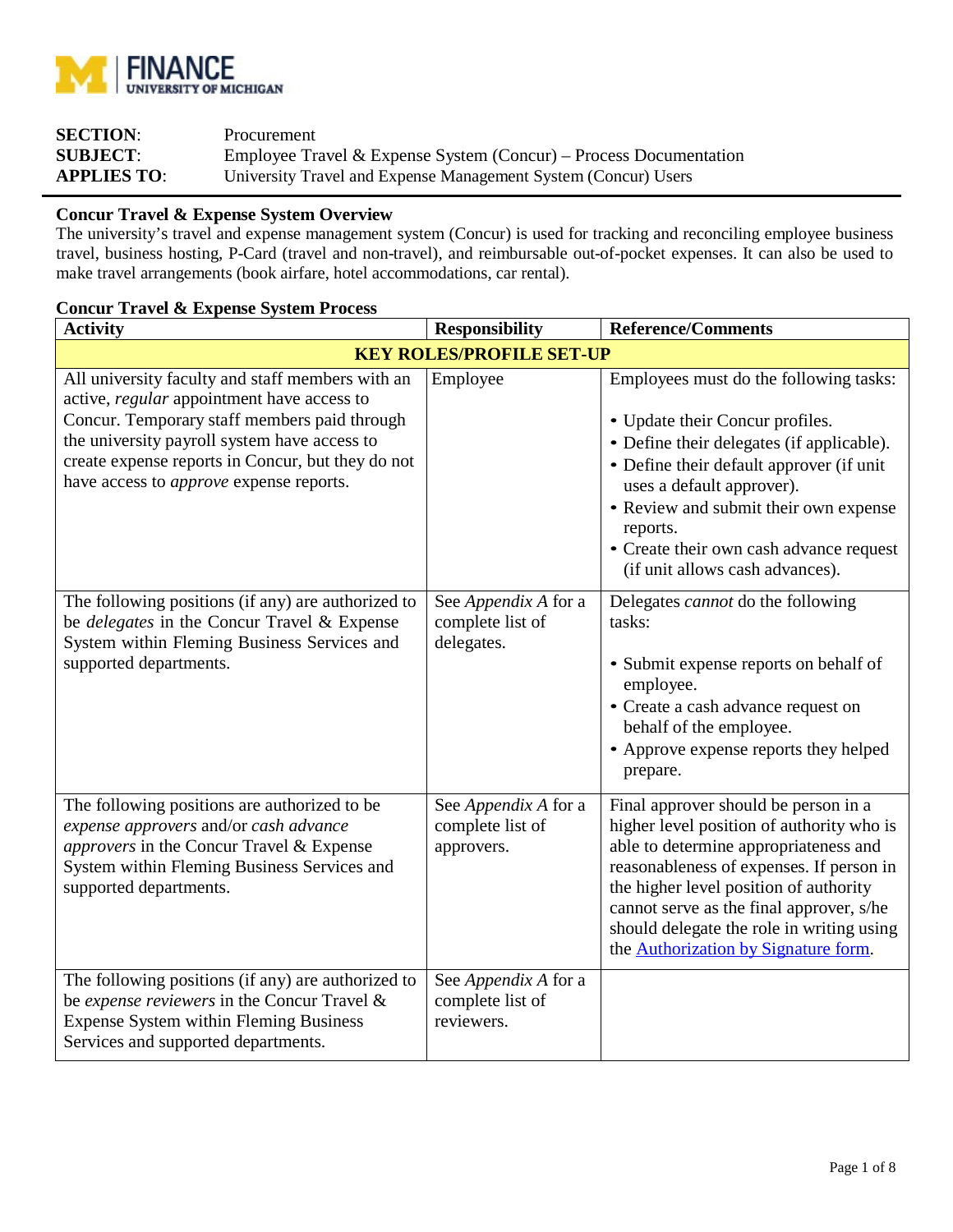

| Fleming Business Services established the<br>following approval process: Director serves in<br>the role of Expense Reviewer for the EOs that<br>FBS supports.<br>Ensure default profile information is<br>accurate/appropriate for all users by reviewing<br>Employee Profile report in Business Objects as<br>needed (i.e., when employee leaves or a new<br>employee is hired.) | FBS Director for EOs<br>only.<br>Dept Administrator |                                                                                                                                                                                                                                                                                                                                                                                                                                                                                                                                                                                                 |
|-----------------------------------------------------------------------------------------------------------------------------------------------------------------------------------------------------------------------------------------------------------------------------------------------------------------------------------------------------------------------------------|-----------------------------------------------------|-------------------------------------------------------------------------------------------------------------------------------------------------------------------------------------------------------------------------------------------------------------------------------------------------------------------------------------------------------------------------------------------------------------------------------------------------------------------------------------------------------------------------------------------------------------------------------------------------|
| Completion of the optional online training course                                                                                                                                                                                                                                                                                                                                 | <b>TRAINING</b><br>Employees and                    | The MyLINC course number for the                                                                                                                                                                                                                                                                                                                                                                                                                                                                                                                                                                |
| is encouraged for all Concur delegates and<br>employees completing their own expense<br>reports.                                                                                                                                                                                                                                                                                  | Delegates                                           | Concur Travel & Expense Report<br>Training course is TEE101 and can be<br>found at: http://maislinc.umich.edu/<br>maislinc/lang-en/management/LMS<br>ActDetails.asp?UserMode=0&ActivityI<br>$d = 29825$                                                                                                                                                                                                                                                                                                                                                                                         |
| All employees approving expense reports must<br>complete the basic online approver training<br>course prior to approving any expense reports.<br>Every three years thereafter, approvers must<br>complete the refresher course (TEE103) to fulfill<br>the training requirement. (Approvers have the<br>option to take TEE102 again instead of<br>TEE103).                         | Approvers                                           | The MyLINC course number for the<br>basic Concur Approver Training course<br>is TEE102 and can be found at:<br>http://maislinc.umich.edu/maislinc/lang-<br>en/management/LMS_ActDetails.asp?U<br>serMode=0&ActivityId=31543.<br>The MyLINC course number for the<br>refresher Concur Approver Training<br>course is TEE103 and can be found at:<br>https://maislinc.umich.edu/maislinc/lea<br>rner/search?searchText=tee103.<br>Each time an expense report is<br>approved, the approver attests to<br>successfully completing online training<br>in compliance with university<br>requirement. |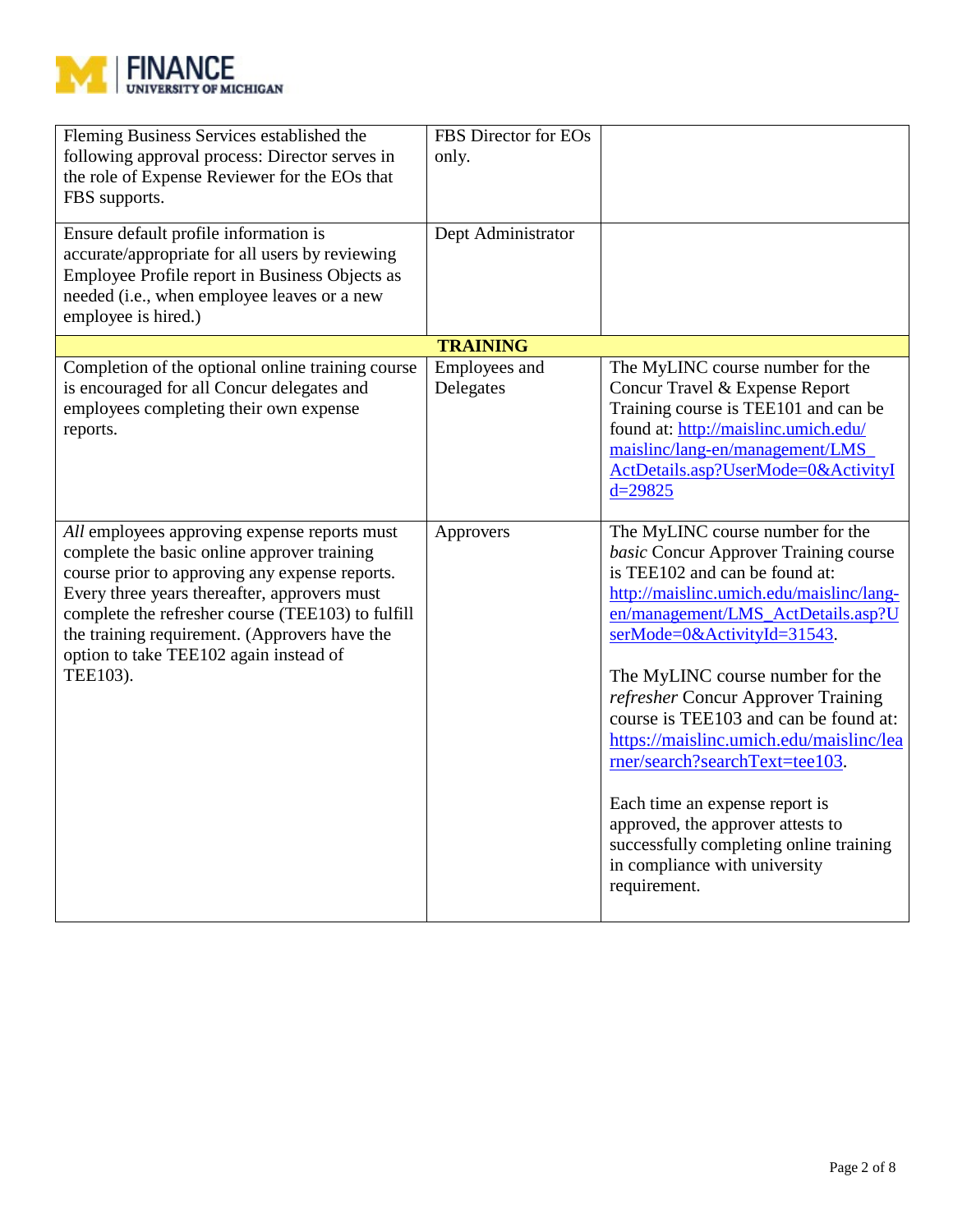

| <b>CASH ADVANCE REQUEST/APPROVAL</b>                                                                                                                                                                                                                                                                                                                                                                                                                                                                                                                            |                                 |                                                                                                                                                                                                                                                                                                                                                                                                                                                                                                                                                                                                                                                                                      |  |
|-----------------------------------------------------------------------------------------------------------------------------------------------------------------------------------------------------------------------------------------------------------------------------------------------------------------------------------------------------------------------------------------------------------------------------------------------------------------------------------------------------------------------------------------------------------------|---------------------------------|--------------------------------------------------------------------------------------------------------------------------------------------------------------------------------------------------------------------------------------------------------------------------------------------------------------------------------------------------------------------------------------------------------------------------------------------------------------------------------------------------------------------------------------------------------------------------------------------------------------------------------------------------------------------------------------|--|
| Complete the Cash Advance name, amount, and<br>comment fields and click Submit. Concur will<br>notify approver via system-generated email that<br>they need to approve a cash advance.                                                                                                                                                                                                                                                                                                                                                                          | Employee                        | When employee submits a request, they<br>attest to submit an expense report to<br>reconcile the cash advance within 45<br>days of travel end date or the date of<br>event and recognize non-compliance is<br>subject to payroll deduction.<br>Travel advances and P-Card ATM<br>withdrawals cannot be used to pay per<br>diem expenses.<br>Travel advance requests cannot be<br>routed in Concur for multiple unit<br>approvals.<br>For step-by-step instructions on<br>completing a cash/travel advance<br>request and specifics on what has to be<br>typed in the fields, see the "Request a<br>Cash Advance in Concur" procedure on<br>the Concur Training and Resources<br>page. |  |
| Review the details of the cash advance and<br>ensure the three required fields are appropriate<br>including:<br>• Cash Advance Name should be the Travel<br>Return Date or Event Date and the Business<br>purpose for travel/event.<br>• The <i>Amount</i> should be a minimum of \$300.<br>• Comment should be Travel or Event Date(s)<br>and Destination or Location<br>If appropriate, click the Approve button. If you<br>do not want to approve the request, click the<br>Reject button and include the reason for the<br>rejection in the Comments field. | Cash/Travel Advance<br>Approver | Once approved at unit level, request is<br>sent to Procurement Services for final<br>review. Notification will be sent when<br>advance is issued or denied.<br>For step-by-step instructions on<br>approving a cash advance as well as<br>required fields guidelines, see the<br>"Approve a Cash Advance Request in<br>Concur" procedure on the Concur<br><b>Training and Resources page.</b><br>NOTE: Cash advances are only issued<br>for business travel and/or hosting<br>events.                                                                                                                                                                                                |  |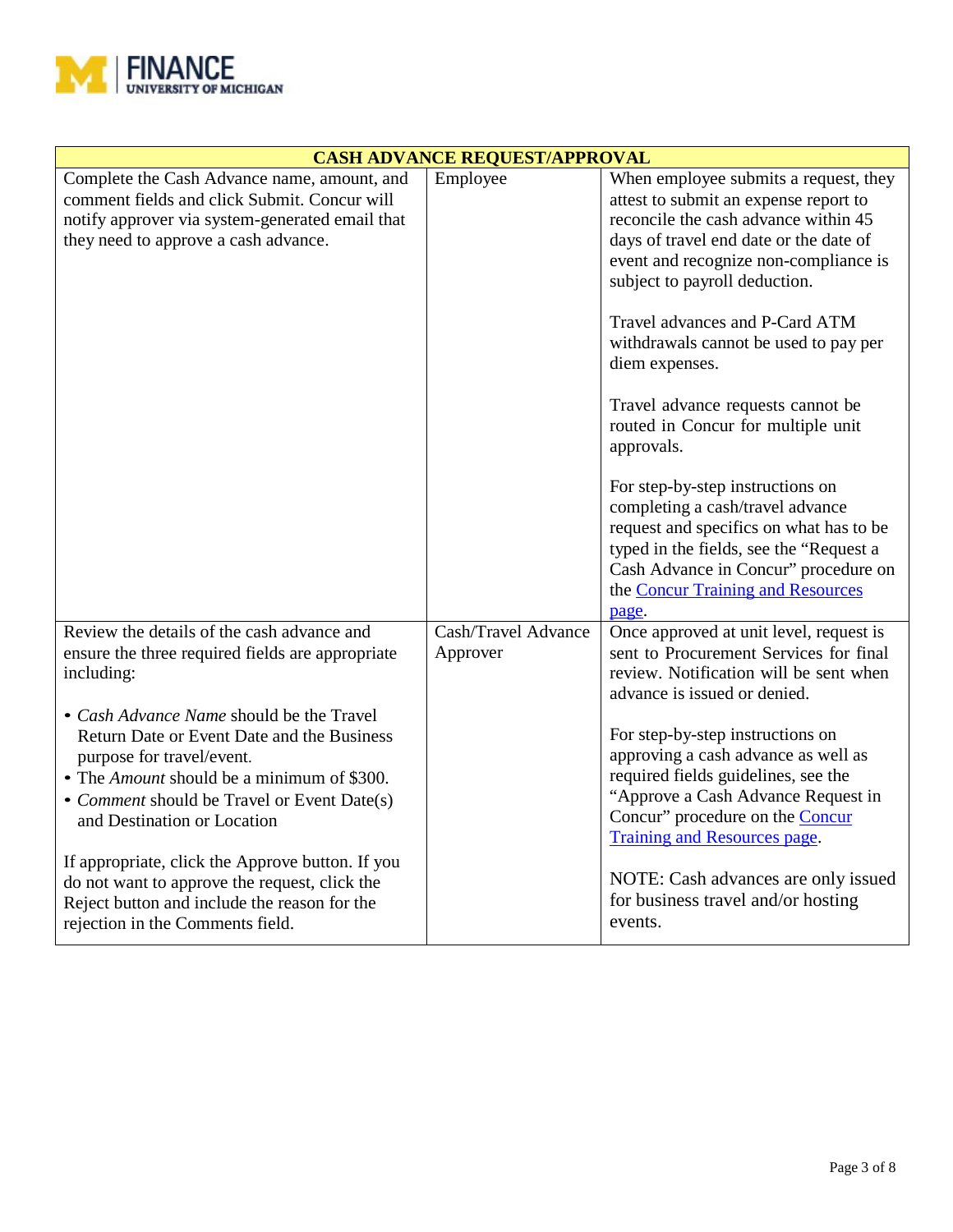

| <b>EXPENSE REPORT SUBMITTAL</b>                                                                                                                                                                                                                                                                                                                                                                                                                                                                                                                                                                                                                                                                                                                                                                                                                                                                                                                                                                                                                                                                                                                                                                                                                                                                                                                                                                                                                                                                                                                                                                                                                        |                                            |                                                                                                                                                                                                                                                                                                                                                                                                                                                                                                                                                                                                                                                                                                                                                                                                                                                                                                                                                                                                                                                      |  |  |
|--------------------------------------------------------------------------------------------------------------------------------------------------------------------------------------------------------------------------------------------------------------------------------------------------------------------------------------------------------------------------------------------------------------------------------------------------------------------------------------------------------------------------------------------------------------------------------------------------------------------------------------------------------------------------------------------------------------------------------------------------------------------------------------------------------------------------------------------------------------------------------------------------------------------------------------------------------------------------------------------------------------------------------------------------------------------------------------------------------------------------------------------------------------------------------------------------------------------------------------------------------------------------------------------------------------------------------------------------------------------------------------------------------------------------------------------------------------------------------------------------------------------------------------------------------------------------------------------------------------------------------------------------------|--------------------------------------------|------------------------------------------------------------------------------------------------------------------------------------------------------------------------------------------------------------------------------------------------------------------------------------------------------------------------------------------------------------------------------------------------------------------------------------------------------------------------------------------------------------------------------------------------------------------------------------------------------------------------------------------------------------------------------------------------------------------------------------------------------------------------------------------------------------------------------------------------------------------------------------------------------------------------------------------------------------------------------------------------------------------------------------------------------|--|--|
| Create an expense report and ensure the<br>following:<br>• Cash advance has been applied (if applicable);<br>employee receiving cash advance has agreed to<br>submit an expense report to reconcile the cash<br>advance within 45 days of travel end date or<br>the date of event non compliance is subject to<br>payroll deduction.<br>• Report includes appropriate description of<br>business purpose and justification in the<br>Business Purpose field consistent with Concur<br><b>Best Practices.</b><br>• Department Reference field is utilized where<br>necessary to connect expenses across reports<br>(i.e., trip number.)<br>• Report includes receipts where necessary.<br>(Originals are maintained/destroyed consistent<br>with $SPG$ 507.10-1 Section III-B.) Receipts are<br>submitted to FBS for processing report.<br>• "Flag" notifications are corrected or a<br>comment added to explain the exception. (If an<br>informational message is displayed, these do<br>not require any action.)<br>• ShortCodes/funding sources are accurate.<br>• Expenses are appropriate for reimbursement<br>processing through the employee travel and<br>expense system (Concur) (i.e. moving<br>expenses should be submitted through<br>PeoplePay).<br>• Report is submitted to the appropriate<br>approver(s) (approval workflow) according to<br>the unit defined approval process above.<br>• For expense reports including multiple<br>departments, appropriate approver(s) from<br>each department were added to the approval<br>workflow.<br>NOTE: If an SSC expense delegate assists in<br>preparing expense report, the user is still | Employee and/or<br><b>Expense Delegate</b> | For step-by-step instructions on creating<br>an expense report for 1) out of pocket<br>expenses, 2) P-Card transactions, and/or<br>3) business travel and/or business<br>hosting expenses, see the "Create a<br>Concur Expense Report" documents on<br>the <b>Concur Training and Resources</b><br>page.<br>See "Expense Report Data Entry - Key<br>Field Standards" document on the<br><b>Concur Training and Resources page for</b><br>guidance on how to complete the fields<br>in Concur.<br>For step-by-step instructions on how to<br>include receipts, see the "Attach/Fax<br>Concur Receipts" document on the<br><b>Concur Training and Resources page.</b><br>See the "Employee Expense Record<br>Retention" document on the Concur<br>Training and Resources page of the<br>Procurement website for guidance on<br>maintaining/destroying receipts.<br>See the "Expense – Account Map"<br>document on the Concur Training and<br>Resources page of the Procurement<br>website for a listing of valid expense<br>types and account numbers. |  |  |
|                                                                                                                                                                                                                                                                                                                                                                                                                                                                                                                                                                                                                                                                                                                                                                                                                                                                                                                                                                                                                                                                                                                                                                                                                                                                                                                                                                                                                                                                                                                                                                                                                                                        |                                            |                                                                                                                                                                                                                                                                                                                                                                                                                                                                                                                                                                                                                                                                                                                                                                                                                                                                                                                                                                                                                                                      |  |  |
| responsible for the above items.                                                                                                                                                                                                                                                                                                                                                                                                                                                                                                                                                                                                                                                                                                                                                                                                                                                                                                                                                                                                                                                                                                                                                                                                                                                                                                                                                                                                                                                                                                                                                                                                                       |                                            |                                                                                                                                                                                                                                                                                                                                                                                                                                                                                                                                                                                                                                                                                                                                                                                                                                                                                                                                                                                                                                                      |  |  |
| If expense delegate prepared report, notify<br>Employee that report is ready to be submitted.                                                                                                                                                                                                                                                                                                                                                                                                                                                                                                                                                                                                                                                                                                                                                                                                                                                                                                                                                                                                                                                                                                                                                                                                                                                                                                                                                                                                                                                                                                                                                          | Expense<br>Delegate                        |                                                                                                                                                                                                                                                                                                                                                                                                                                                                                                                                                                                                                                                                                                                                                                                                                                                                                                                                                                                                                                                      |  |  |
| If expense delegate prepared report, review to<br>ensure report and approval workflow are<br>accurate.                                                                                                                                                                                                                                                                                                                                                                                                                                                                                                                                                                                                                                                                                                                                                                                                                                                                                                                                                                                                                                                                                                                                                                                                                                                                                                                                                                                                                                                                                                                                                 | Employee                                   |                                                                                                                                                                                                                                                                                                                                                                                                                                                                                                                                                                                                                                                                                                                                                                                                                                                                                                                                                                                                                                                      |  |  |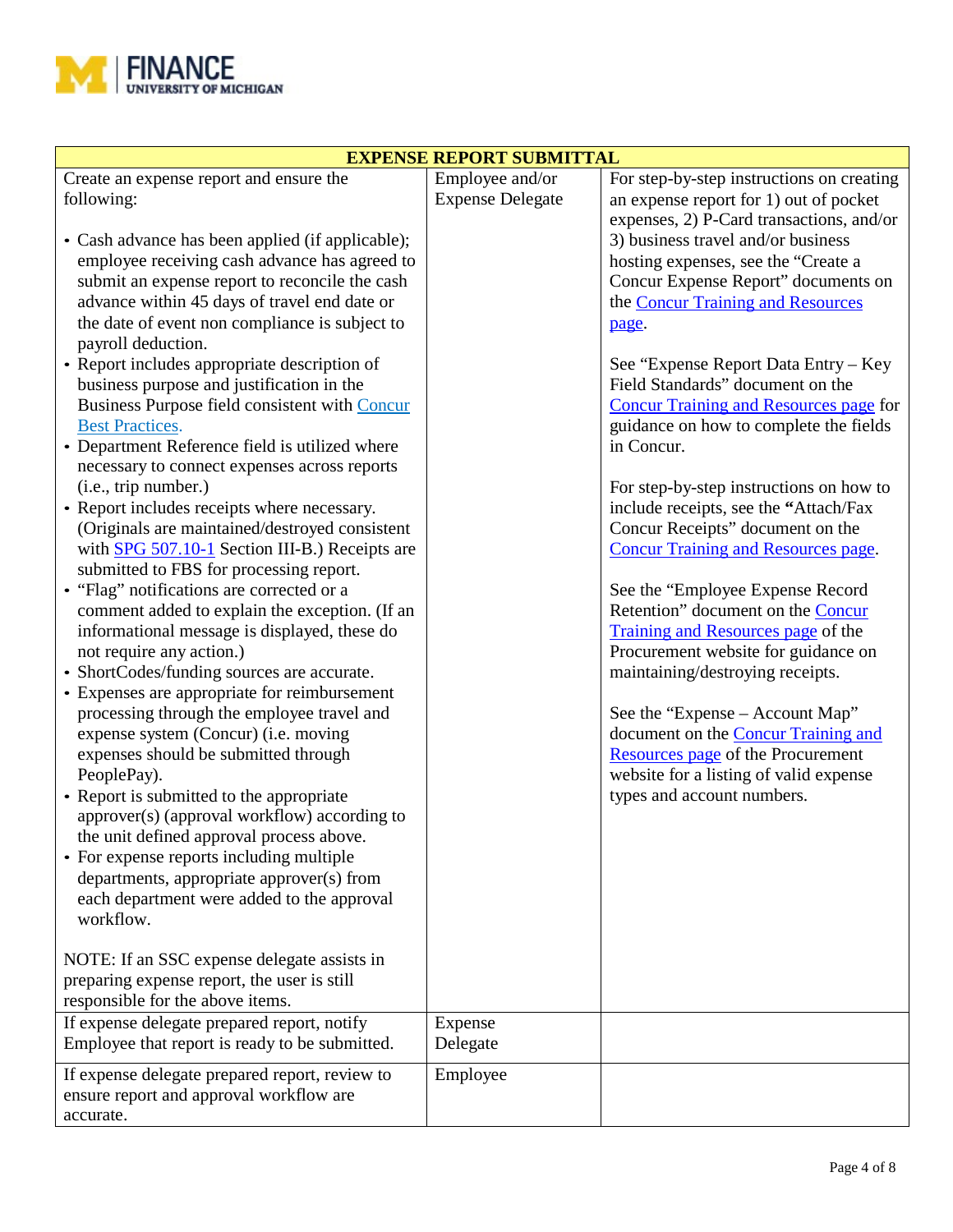

|                                | through Concur once the employee<br>leaves. Reimbursement of out of pocket<br>expenses, if necessary, must be<br>completed on a "paper" expense<br>report/non PO voucher and sent to A/P.<br>For step-by-step instructions on<br>submitting an expense report, see<br>"Submit a Concur Expense Report -<br>Prepared by Your Delegate" on the<br><b>Concur Training and Resources page.</b>                                                                                                                                                    |
|--------------------------------|-----------------------------------------------------------------------------------------------------------------------------------------------------------------------------------------------------------------------------------------------------------------------------------------------------------------------------------------------------------------------------------------------------------------------------------------------------------------------------------------------------------------------------------------------|
| Expense<br>Delegate            | For step-by-step instructions on how to<br>resubmit a report that has been returned,<br>see "Submit a Concur Expense Report -<br>Correct and Resubmit" on the Concur<br><b>Training and Resources page.</b>                                                                                                                                                                                                                                                                                                                                   |
| Employee                       | For step-by-step instructions on how to<br>resubmit a report that has been returned,<br>see "Submit a Concur Expense Report -<br>Correct and Resubmit" on the Concur<br><b>Training and Resources page.</b>                                                                                                                                                                                                                                                                                                                                   |
| <b>EXPENSE REPORT APPROVAL</b> |                                                                                                                                                                                                                                                                                                                                                                                                                                                                                                                                               |
| Approver                       | Individuals should not be approving<br>their own expense reports or their own<br>expenses on another user's expense<br>report. For example, a Director should<br>not be approving their travel expenses<br>charged on their secretary's P-card.<br>Delegates should not approve expense<br>reports that they have helped prepare.<br>For step-by-step instructions on how to<br>approve an expense report, see<br>"Approving Concur Expense Reports"<br>on the <b>Concur Training and Resources</b><br>page.<br>NOTE: Approver may assign the |
|                                |                                                                                                                                                                                                                                                                                                                                                                                                                                                                                                                                               |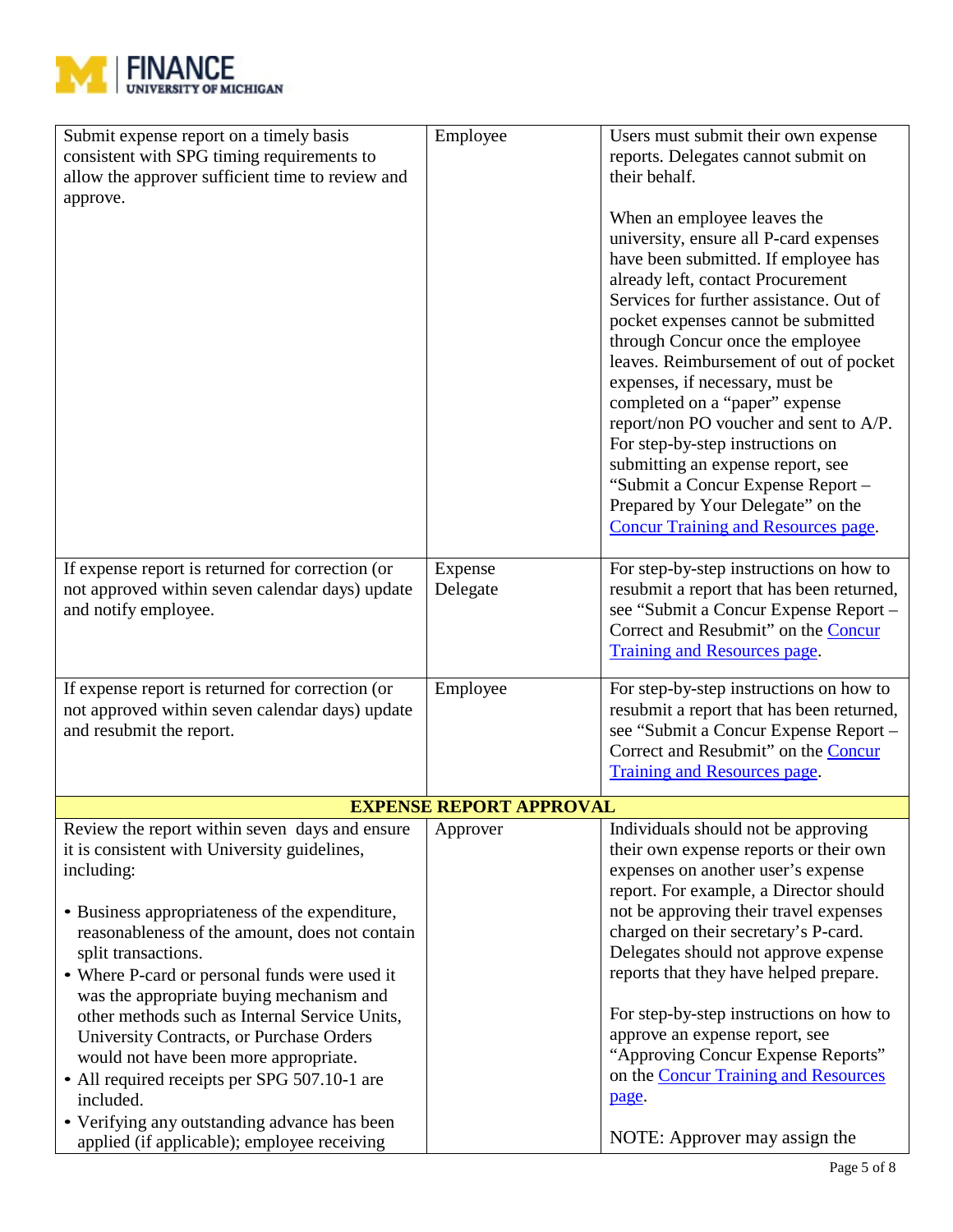![](_page_5_Picture_0.jpeg)

| cash advance agreed to submit an expense<br>report to reconcile the cash advance within 45<br>days of travel end date or the date of event;<br>non compliance is subject to payroll deduction.<br>• Availability of funds.<br>• Compliance with funding agency regulations<br>and University procurement, reimbursement,<br>and P-Card policies.<br>• Completeness and accuracy of documentation.<br>• Compliance with Policy on Indirect Cost<br>Recover Excluded (ICRX) Expenditures.<br>• Correct funding sources are charged.<br>• Employee has not submitted more than two<br>expense reports per month.<br>• All out-of-pocket receipt dates match the<br>transaction date in the system. |                                                | Expense Reviewer role to another<br>employee to assist with review. This<br>role is only intended to provide<br>assistance to the Approver; this does not<br>relieve the Approver of his or her<br>authorization and responsibility for the<br>expense approval.                                                                                                                                                                                                                                                                                                                                                                                                                           |
|-------------------------------------------------------------------------------------------------------------------------------------------------------------------------------------------------------------------------------------------------------------------------------------------------------------------------------------------------------------------------------------------------------------------------------------------------------------------------------------------------------------------------------------------------------------------------------------------------------------------------------------------------------------------------------------------------|------------------------------------------------|--------------------------------------------------------------------------------------------------------------------------------------------------------------------------------------------------------------------------------------------------------------------------------------------------------------------------------------------------------------------------------------------------------------------------------------------------------------------------------------------------------------------------------------------------------------------------------------------------------------------------------------------------------------------------------------------|
| Send back expense report to employee for<br>correction if it contains any incomplete or<br>incorrect items.                                                                                                                                                                                                                                                                                                                                                                                                                                                                                                                                                                                     | Approver                                       | All reports returned to employees for<br>corrections require a comment entered<br>by the approver/expense reviewer. Be as<br>specific as possible so employees know<br>what steps they need to take to correct<br>the report prior to returning it for a<br>second approval.                                                                                                                                                                                                                                                                                                                                                                                                               |
| Once reviewed and approved, route expense<br>report to additional approver (if necessary).                                                                                                                                                                                                                                                                                                                                                                                                                                                                                                                                                                                                      | Approver                                       |                                                                                                                                                                                                                                                                                                                                                                                                                                                                                                                                                                                                                                                                                            |
|                                                                                                                                                                                                                                                                                                                                                                                                                                                                                                                                                                                                                                                                                                 | <b>MONITORING &amp; OVERSIGHT</b>              |                                                                                                                                                                                                                                                                                                                                                                                                                                                                                                                                                                                                                                                                                            |
| Review the Concur reports delivered by<br>Procurement Services (via email to the Dept<br>Manager) to:<br>• Monitor and address potential inappropriate<br>activity.<br>• Manage your business processes for P-Card<br>reconciliation.<br>• Provide timely travel and business expense<br>reporting.<br>• Supplement the reports available in the data<br>warehouse.<br>• Monitor cash advance activity.<br>NOTE: Reports are only sent if they contain<br>activity                                                                                                                                                                                                                              | FBS for EOs<br>Department Manager/<br>Approver | The reports include:<br>• Outstanding P-Card Transactions: a<br>list of outstanding transactions on P-<br>Cards held by unit employees.<br>• Expense Exception Analysis: a list of<br>expense line exceptions and<br>comments that generated a "flag"<br>alert.<br>• Unsubmitted Expense Reports:<br>expense reports created by unit<br>employees but not yet submitted.<br>• Cash Advance Activity: a list of all<br>cash advance requests, denied/<br>approved requests, issued/outstanding<br>requests.<br>See "Procurement Services Delivered<br>Concur Reporting" reference document<br>on the Concur Training and Resources<br>page for more information regarding<br>these reports. |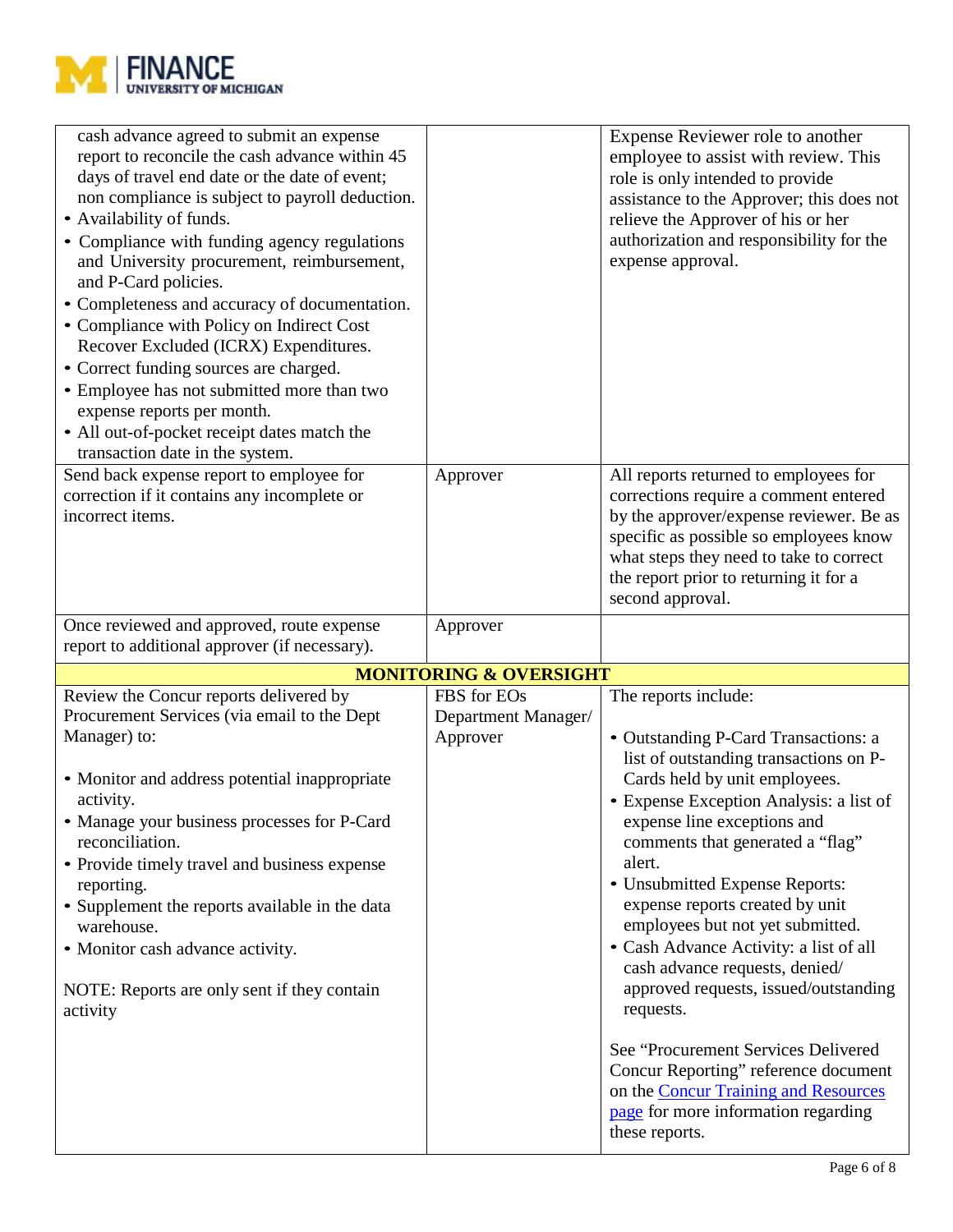![](_page_6_Picture_0.jpeg)

| Review the Concur-related administrative reports                                           | FBS Administrative   | Reports are located in <b>Business Objects</b>                            |
|--------------------------------------------------------------------------------------------|----------------------|---------------------------------------------------------------------------|
| (in Business Objects) to validate:                                                         | Assistant            | at:                                                                       |
|                                                                                            | Intermediate to      |                                                                           |
| • users' profiles and roles are appropriate.                                               | provide departments  | Public Folders $\rightarrow$ UM-Maintained $\rightarrow$                  |
| • expense reports were approved by the                                                     | at their request.    | Financials $\rightarrow$ FN06 Procurement                                 |
| appropriate individuals.                                                                   | Departments to       |                                                                           |
|                                                                                            | review/validate.     | The title of the reports are:                                             |
| • expense reports with transactions marked as<br>personal are correct.                     |                      |                                                                           |
|                                                                                            |                      | • FN06 Procurement T&E Workflow                                           |
|                                                                                            |                      | Audit                                                                     |
| Note: The "Workflow Audit" and "Approved<br>Expenses" reports can be reviewed when needed. |                      | • FN06 Procurement T&E Employee                                           |
| These reports provide additional details not                                               |                      | Profile                                                                   |
| included in the "Travel & Expense Approver"                                                |                      | • FN06 Procurement T&E Employee                                           |
| management oversight report.                                                               |                      | Roles                                                                     |
|                                                                                            |                      | • FN06 Procurement T&E Approved                                           |
|                                                                                            |                      | <b>Expense Reports</b>                                                    |
|                                                                                            |                      | • FN06 Procurement T&E P-Card                                             |
|                                                                                            |                      | <b>Transaction Personal Expense</b>                                       |
|                                                                                            |                      | Adjustment                                                                |
|                                                                                            |                      |                                                                           |
|                                                                                            |                      | See "Concur Data Warehouse                                                |
|                                                                                            |                      | Reporting" reference document on the                                      |
|                                                                                            |                      | <b>Concur Training and Resources page</b>                                 |
|                                                                                            |                      | for more information regarding these                                      |
|                                                                                            |                      | reports.                                                                  |
| Review the Concur-related Internal Control                                                 | FBS Administrative   | Reports are located in Business Objects                                   |
| Management Oversight reports to:                                                           | Assistant            | and can be accessed through M-Reports                                     |
|                                                                                            | Intermediate to      | (under the Internal Controls menu in the                                  |
| • monitor and compare employee spending.                                                   | provide for the      | Compliance tab) or through <b>Business</b>                                |
| • ensure correct Dept ID.                                                                  | departments' review. | Objects at:                                                               |
| • identify potentially missing or unexpected                                               |                      |                                                                           |
| expense reports.                                                                           |                      | Public Folders $\rightarrow$ UM-Maintained $\rightarrow$                  |
|                                                                                            |                      | Financials $\rightarrow$ FN06 Procurement                                 |
|                                                                                            |                      |                                                                           |
|                                                                                            |                      | The title of the reports are:                                             |
|                                                                                            |                      | • FN06 Procurement Travel & Expense                                       |
|                                                                                            |                      | Approver Report by EmplID, DeptID                                         |
|                                                                                            |                      | or DeptGrp                                                                |
|                                                                                            |                      | • FN06 Procurement Travel & Expense                                       |
|                                                                                            |                      | Spend Report by EmplID, DeptID or                                         |
|                                                                                            |                      | DeptGrp                                                                   |
|                                                                                            |                      |                                                                           |
|                                                                                            |                      |                                                                           |
|                                                                                            |                      |                                                                           |
|                                                                                            |                      | NOTE: For T&E Spend Report,                                               |
|                                                                                            |                      | parameters include: Appt Dept Grp -                                       |
|                                                                                            |                      | "Unit" (example "School of Dentistry"),                                   |
|                                                                                            |                      | Funding DeptID "*" (asterisk), and<br>Funding Dept Grp Descr - "School of |